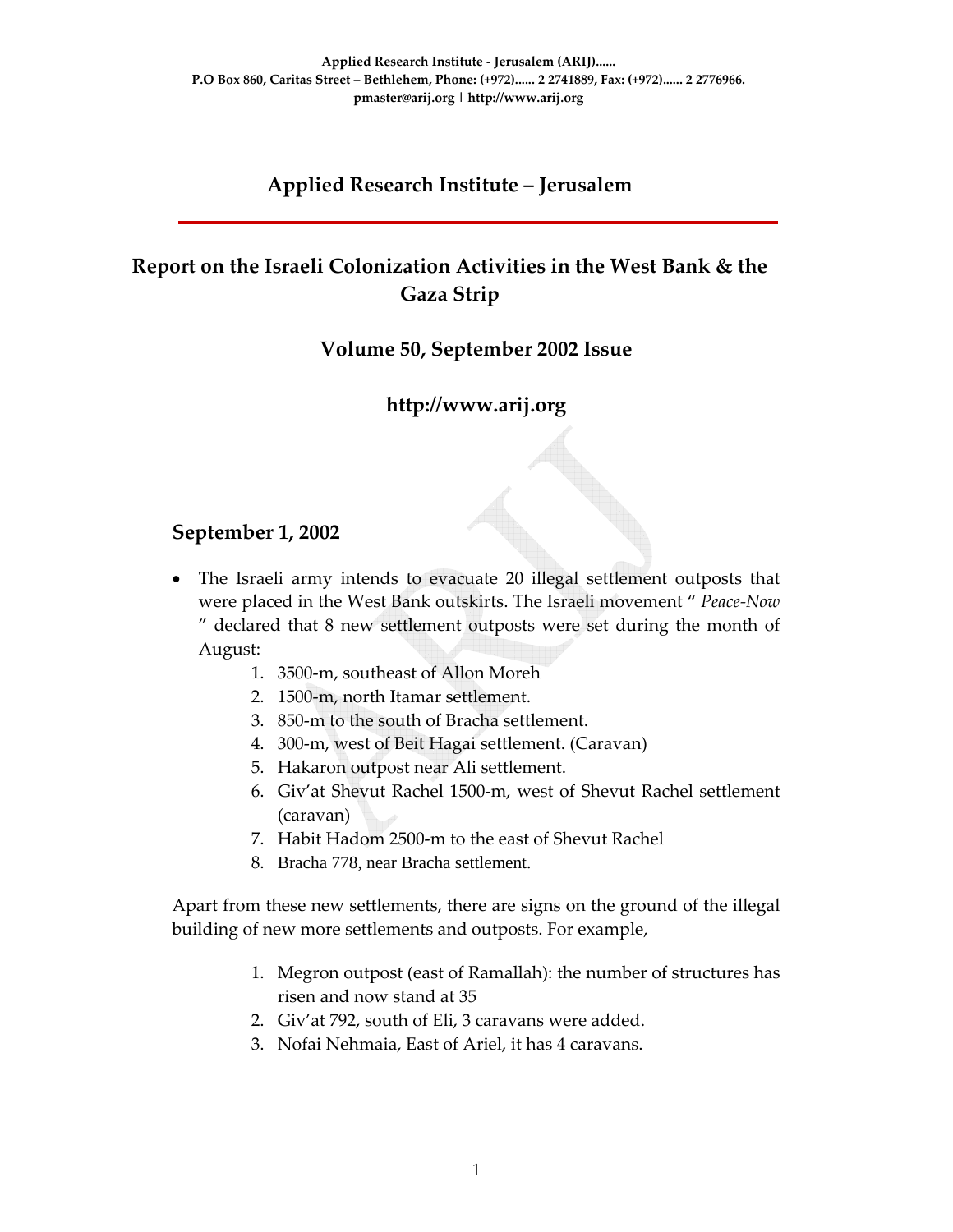In addition, a road resurfacing work took place on the hillsides as a first sign of the future infrastructure and the widening of the bypass roads leading to some existing settlements. *Quds*

## **September 2, 2002**

- In Hebron district, the Israeli forces demolished four houses in Zif area, south of Hebron city, which belong to 'Ali Jebril, Ibrahim Jebril, Raed Abu Rajab, and Hussein Shatat under the pretext of not having building permits. Meanwhile, the Israeli army delivered demolition orders to another three houses in the same area.
- Furthermore, a group of settlers in Tel Rumaida attacked some Palestinian houses owned by Hani, Hashem Al 'Aza, and Wael Al Sharabati in Hebron city. *Quds*
- Barqan's settlers continued the bulldozing process in the settlement outpost, which lies in the middle of the following Palestinian villages Bruqin, Kafr Ad Dik, Biddya, and Sarta. 2000 Dunums were expropriated in order to establish this settlement outpost. *Quds*

### **September 3, 2002**

- In Jerusalem district, the Israeli army bulldozed 20 Dunums from Beit Iksa's land, in addition to the uprooting of 75 olive trees from the land, which is located near Ramot settlement and belongs to the villager Hassan Ahmad Hababeh. According to eyewitnesses, the Israeli forces transmitted tens of uprooted trees to an unknown region, and hindered the owners from reaching their lands. Its important to point out that the Israeli forces started bulldozing and uprooting trees from this land two years ago. *Quds*
- In Qalqiliya district, the Israeli military administration officers delivered orders to the villagers of Jayyus, Falamya, and Kafr Sur, to confiscate more than 15.000 Dunums of their lands. Jayyus local committee chief said: " the orders stated that 8.000 Dunums will be expropriated from Jayyus village, and more than one thousand dunum from Falamya's land which annexes four underground wells and some greenhouses. At the same time, the villagers of Kafr Sur and Kafr Jammal in Tulkarem district received military orders to occupy thousands of Dunums of Land in order to erect the separation wall. Moreover, the Israeli forces destroyed and uprooted olive and almond trees for the establishing of the separation wall in Baqa ash Sharqiya village. *Quds*
- According to Israeli media, Jewish settlers in Har Bracha near Nablus district placed a basement stone to establish a new settlement, which will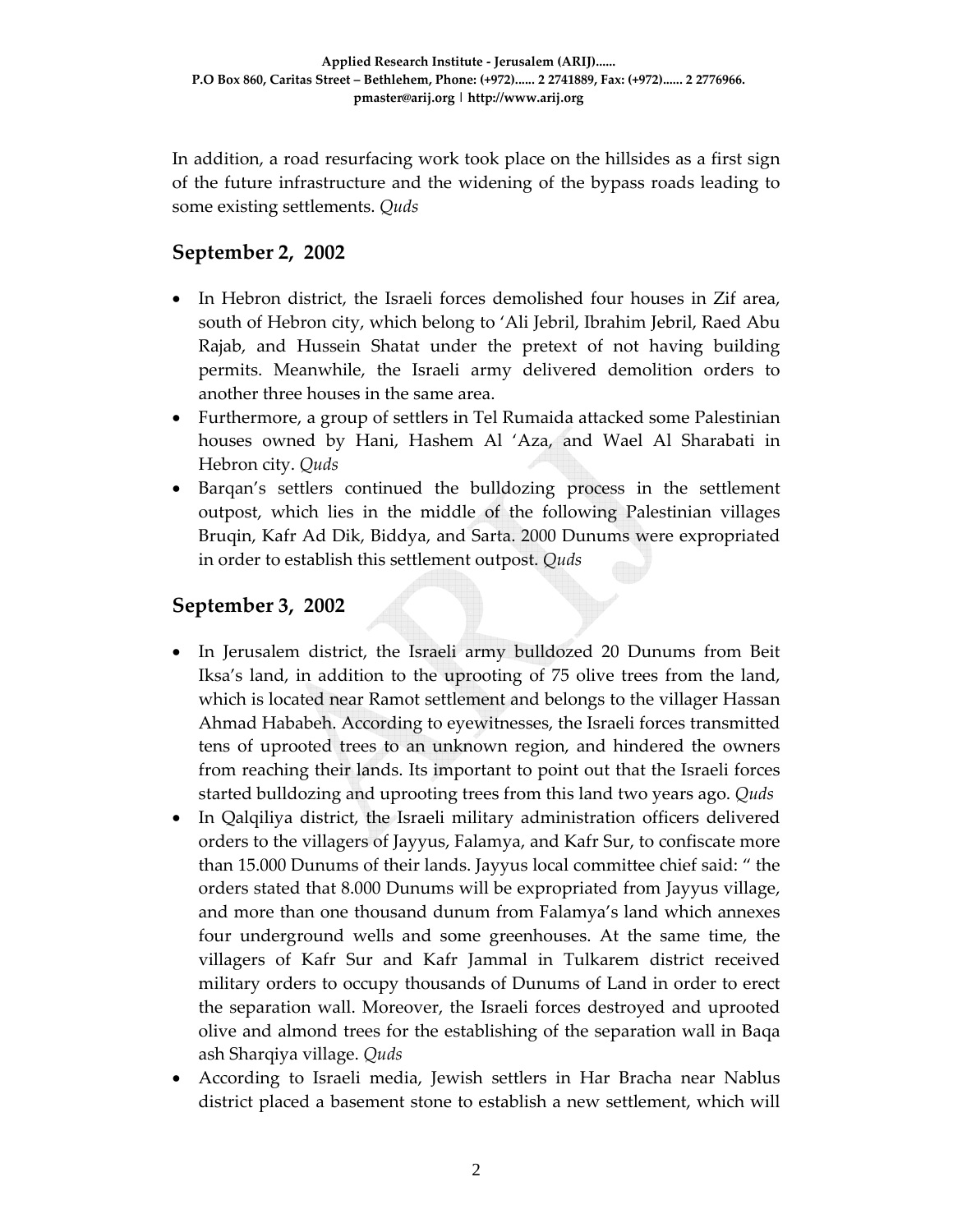consist of 25 houses, claiming that Palestinians attacked them from this site last week. The Israeli movement "*Peace‐now*" announced the construction of eight‐settlement outposts during the period of one month in the West Bank. *Quds*

- In Hebron district, some settlers started building permanent houses in Tell Rumaida settlement, where a building that contains 14 housing units will be established. *Quds*
- In Jenin district, the Israeli forces threatened the martyr 'Izel Din el Masri's family to demolish his second house after destroying the first one*. Quds*
- A group of settlers called " Al'ad", under the protection of Israeli soldiers, took over a Palestinian house in Jabal al Mukabbir town southeast Jerusalem city claiming ownership of the house. The villagers of Jabal al Mukabbir expressed their fears from capturing the house as a preparation stage to seize the surrounding lands to establish a huge settlement. *Quds*.

## **September 4, 2002**

- The Israeli forces uprooted scores of olive trees in 'Anin village south of Jenin district after preventing the landlords from entering their lands, in order to erect the separation wall. *Quds*
- A Jewish colonizing organization along with Trade Company intends to execute the biggest colonization project in Jerusalem city during the next three months on Jabal al Mukabbir town. Moreover, the colonizing organization decided to raise the housing units from 450 to 600 units in addition to a hotel. The project aims to bind settlements in East Jerusalem. *Quds* The Israeli bulldozers continued working on the bypass road that passes near Beit El settlement through Ramallah‐Birzeit road and digging trenches alongside the road. *Quds*
- A tender was published in *Al Quds* newspaper stating the addition of more construction lines in Neve Yaacov settlement to the east of Jerusalem. Moreover, a colonist demanded the addition of new housing unit in Ramot settlement.

### **September 5, 2002**

- The Israeli bulldozers cut down a number of olive trees in Qaffin village in Tulkarem district proposing the erection of the separation wall. *Quds*
- In Ramallah district, the Israeli bulldozers dug a trench of two kilometres long and three meter wide, which extends from Al Jalazun refugee camp to Surda main road. According to eyewitnesses, the trench will reach 'Ein Qiniya village. The plan will also comprise a fence in order to cut off the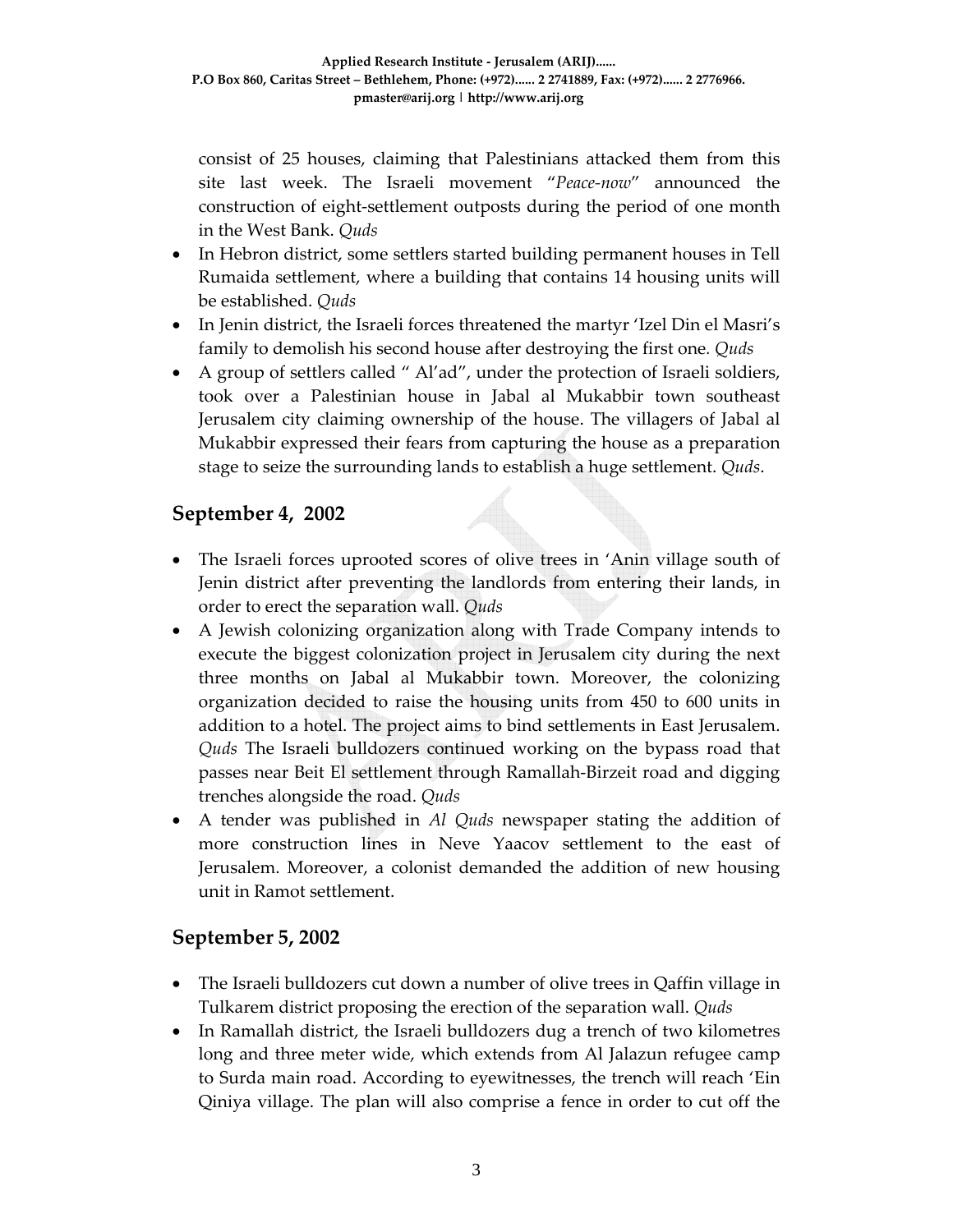roads, which lead the villagers from north and northwest Ramallah city into Ramallah. *Quds*

- The Israeli bulldozers destroyed agricultural lands and shelled about 25 of groundwater wells. According to the agricultural office in Qalqiliya district, the 25 wells are supplying 2630 dunums of land. *Quds*
- The Israeli authorities planed for seizing more than 34000 dunums of land from Tulkarem city and the surrounding villages, in an attempt to annex it within the Israeli side of the separation wall. The mayors of Qaffin, Tayasir and Harsheh villages, mentioned that the Israeli forces started cutting down the orchard fields with 100 meters width to extend this orchard, where the number of the chopped down olive trees reached 300. *Quds*
- The Israeli forces dispatched house demolition and closure orders to four houses owned by Ala' 'Abassi, Mahmmoud Odeh, Wael Qassam, and Wessam 'Abassi consecutively in Silwan town, to the east of Jerusalem city. *Quds*
- Eyewitnesses confirmed that the Israeli forces started fortification the settlements outposts in area {H2} in Hebron district, where four settlements are located. It's important to mention that the Israeli forces commenced lately building 24 housing units in Tal Rumaida settlement. *Quds*

### **September 9, 2002**

- The Israeli inspectors, accompanied by Israeli forces, surveyed ten thousands of Dunums for expropriation purpose from Sanniriya, Beit Amin, 'Azzun 'Atma, Salman's land in Qalqiliya district in order to establish the separation wall. The landlord Mufid Eshiekh said that his 15 dunums land has been surveyed as well. *Quds*
- The Israeli soldiers evacuated several military points and residential buildings that were used to watch the movement of people in Nablus city. *Quds*
- According to *ARIJ* fieldworkers, a resident from Nahhalin confirmed that a southern mountain to Betar settlement called "Sider Ei'n Fares" is threatened to be confiscated by the Israeli government in an attempt to connect the settlement with the 1948 border. In addition, another mountain called "Abu El kroon" is under the threat of confiscation. The Israeli occupying forces have uprooted the Olive trees on the top of the mountain. Recently, a road was bulldozed to connect the Gevaʹot military base with Betar settlement from the south, where a water pipes network is running under the road. Approximately 20 dunums are confiscated to establish this road.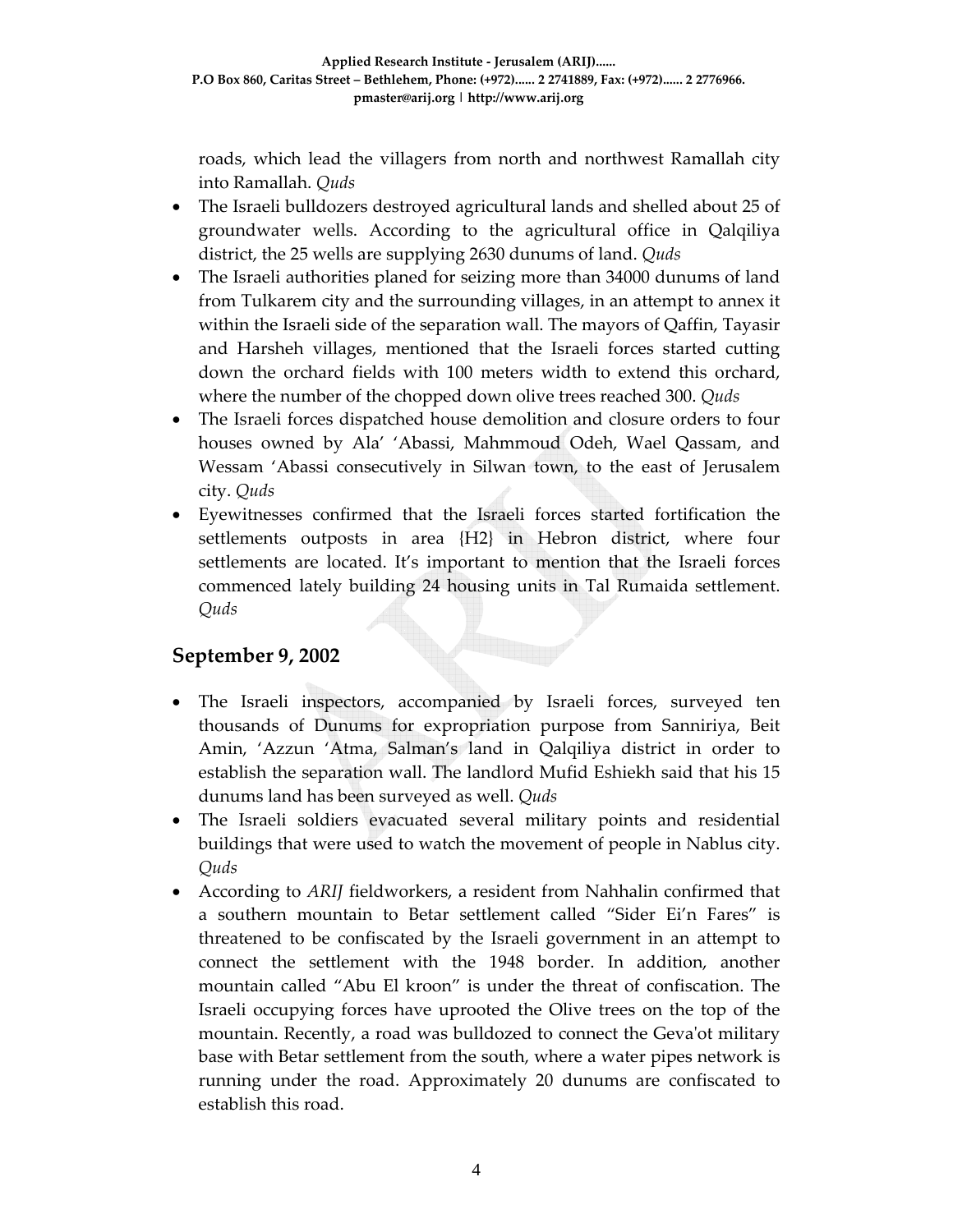# **September 10, 2002**

- In Qalqiliya district, the Israeli forces announced of expropriation of more than 200 dunums of land within ten thousands of dunums from Jayyus village in Qalqiliya district, in order to erect the separation wall. The land belongs to Sharif Abu Azam. *Quds*
- The Israeli defence Minster Binyamin Ben Eli'azer informed the colonist's leader his intent to evacuate more than 30 settlement outposts, however the settlers committee demanded an endorsement of some settlements in the West Bank. The Israeli ministry of housing published tenders for establishing 290 housing units in Immanuel settlement, which is set up at the northern part of the West Bank. *Quds*
- Tekoa's settlers closed the main road that lead to Taqu' village and attacked the Palestinian cars in Bethlehem district. *Quds*
- The Israeli court issued a new military order stating the confiscation of more than 7.000 dunums of agricultural land from five Palestinian villages, which are adjacent to the green line for military purpose. Those lands are considered as an extent sector of 587 dunums area and a total length of 7555 meters and 7‐87 meters wide of Ya'bad , Al 'Araqa, Barta'a, Zabda and Qaffin villages in Jenin district. *Quds*

### **September 11, 2002**

- The settlers of Tal Rumaida in Hebron city opened fire towards some Palestinian houses. *Quds*
- The Israeli security cabinet endorsed the Jerusalem ring road plan to annex Rachel's Tomb, located in Bethlehem district , to Jerusalem boundaries. The cabinet decided to pave a new road in order to allow free access to the tomb which will cause the transfer of the Israeli check point at the northern part of Bethlehem to 300 meters towards the south, where a number of Palestinian houses in the area will be under the Israeli control. *Quds & Ha'aretz*
- Prime Minister Ariel Sharon also declared the reopening of Qalandiya airport north of Jerusalem.
- The Israeli soldiers stormed a Palestinian house belongs to Adel Mohammad 'Asakria from Al 'Asakira village, southeast Bethlehem city, as well as seizing and transforming it into a military barrack. Quds
- The Israeli soldiers backed with military forces evacuated a settlement outpost called 'Ein Horon , which is closed to Bracha settlement, and located south‐west Nablus city. *Ha'aretz*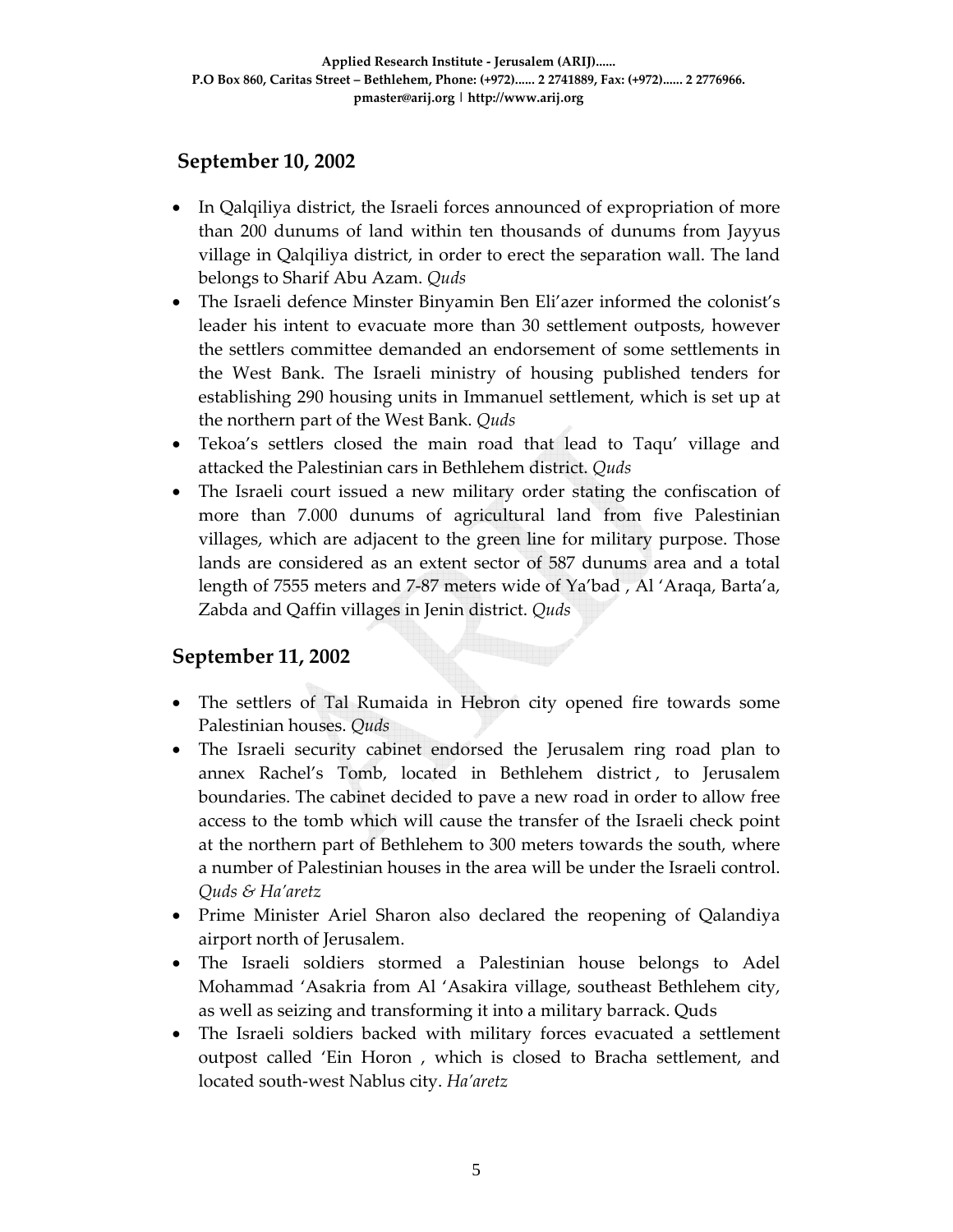• A bid in Al *Quds* revealing the additional buildings and the detrimental areas for new constructions in Pisgat Zeev settlement, which is set up in the south eastern side of Jerusalem city. *Quds* 

# **September 12, 2002**

- In Tulkarem district, a group of Israeli surveyors, under the protection of Israeli army, surveyed a land in 'Akkaba village, to the north of Tulkarem district, in preparation to erect the Separation wall. The local committee leader said that the separation wall would expropriate more than 3000 dunums of an agricultural land cultivated with olive and citrus trees in the 'Akkaba village. *Quds*
- The Israeli forces prevented the villagers from passing by a pile of mud blockade, which was installed on the northern entrance of Al Khadr village, in Bethlehem district. Quds
- The Israeli bulldozers destroyed more than 200 dunums of land in Rafat village in Jerusalem district, which caused the uprooting of scores of olive trees. The new bypass road, which was constructed south of Rafat village, swallowed a vast area of its land. However the Israeli authorities fenced the village and dug a deep trench, which extends from Qalandiya airport to reach Ofar settlement in order to establish a new military base. Quds
- The Israeli forces commenced a new operation around Qalandiya airport, which lies to the south of Ramallah district, after the Israeli decision to annex the airport into the Jerusalem borders. Quds

### **September 13, 2002**

• In Tulkarem district, the heavy Israeli vehicles bulldozed a plot of land that lies to the south of Far'un village and to the east of Al Kufeirit junction in order to establish the "Separation Wall". The bulldozing process includes the uprooting of tens of olive trees in the area. *Quds*

### **September 14, 2002**

• The manager of the Islamic Waqf, Salah al Natsha declared that a group of settlers started a construction process over Palestinian closed commercial stores taking advantage of the imposed curfew on Hebron district. *Quds*

### **September 16, 2002**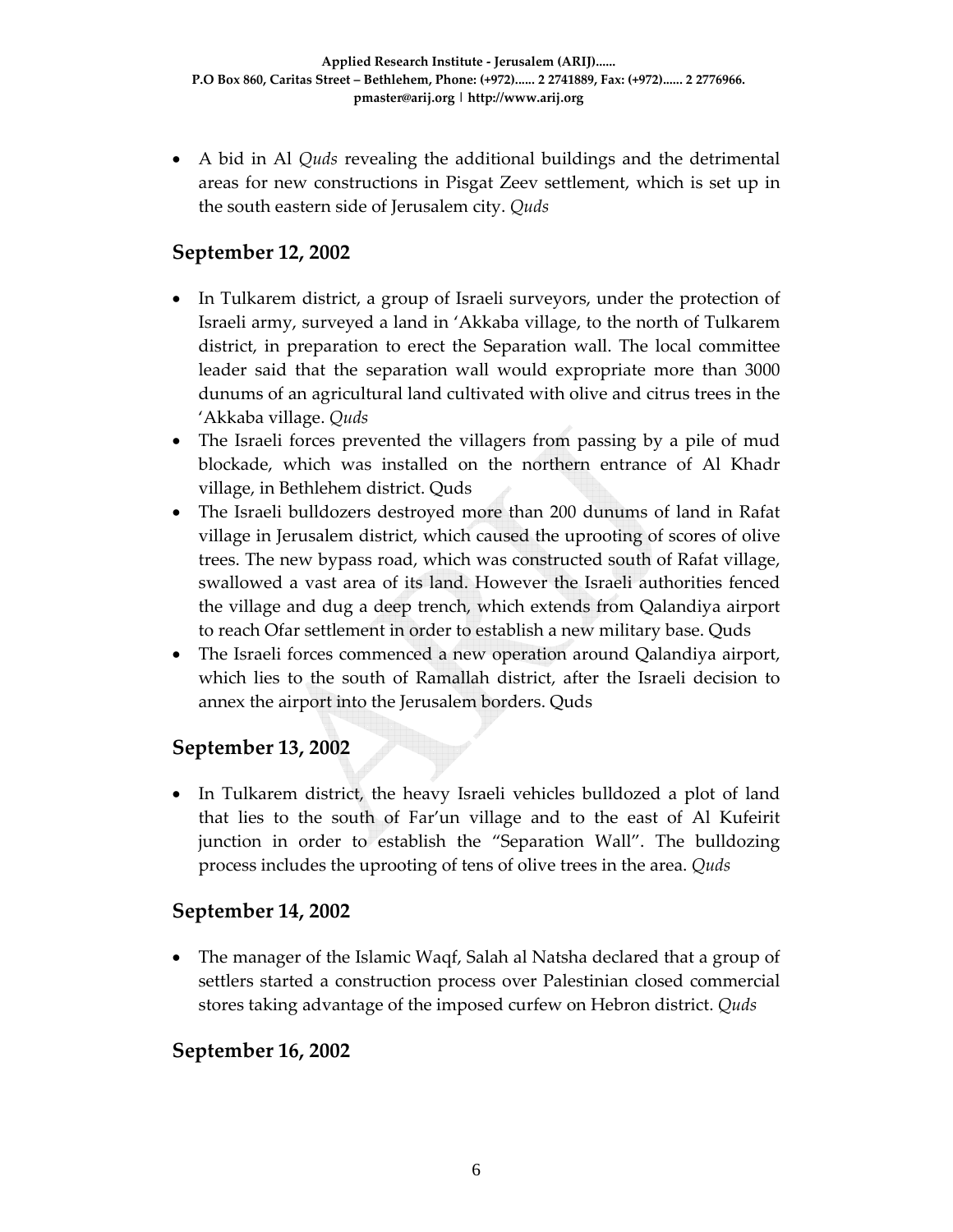- The lawyers of the Jerusalem Center for social and economics rights obtained a court decision of suspending a house demolition process to the next year to allow the owner of the house to issue a building permit. The house lies in Ras el Amud neighbourhood and belongs to the villager Suad Abedel Naser. *Quds*
- The Israeli soldiers occupied a 6-storey building in Umm Al-Sharayt neighbourhood in Ramallah district and fenced it. *Quds*

#### **September 17, 2002**

• The Israeli bulldozers demolished 34 Palestinian housing units, which belong to the public housing for Palestinian worker union project in 'Ein Siniya village located to the north of Ramallah district. Each housing unit is 170 m2, pointing out that the demolition process was executed under the pretext of illegal building process in area C, which means that the housing project is located under the full Israeli control and opposes the work of the bypass road that links Beit El settlement (in the north) with Hallamish settlement (in the south) and passes near 'Ein Siniya village. *Quds*

### **September 18, 2002**

- In Jenin district, the Israeli forces burned more than 80 dunums of agricultural lands cultivated with olive trees, and owned by some villagers from 'Aba Ash Sharqia, in addition to 250 dunums of forest trees. Sufyan Azmuti, the rural committee leader said that the Israeli forces prevented fire‐extinguishing cars from reaching the land and caused the burning of 500 olive trees and 150 almond trees that belong to Sadik Yassin and Rida Azmuti sons. The land lies adjacent to Ha'im and Kadim settlements to the west of Jenin city. *Quds*
- The heavy Israeli vehicles continued bulldozing and uprooting hundreds of olive trees in Far'un lands, in allegation of erecting the separation wall. They also uprooted citrus, almond trees and vegetables nurseries from lands located to the south of Irtah and towards Al Tyba checkpoint. The lands belong to Atir, Omar and al Farkh families. According to eyewitnesses, the Israeli bulldozers started constructing a road to the south of a bypass road that is close to Kufeirit junction, after cutting down many olive trees in order to erect the "Separation Wall". *Quds*

### **September 19, 2002**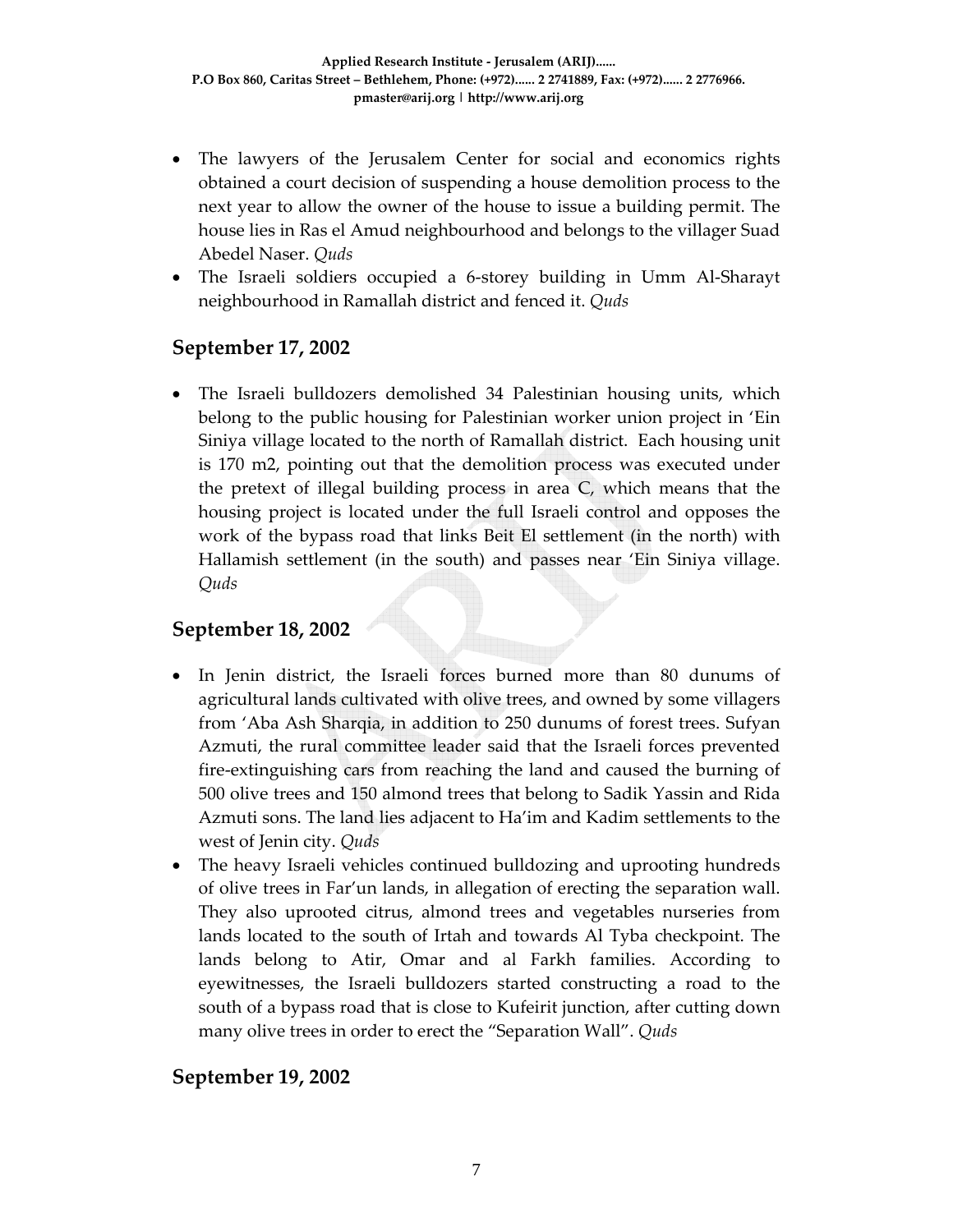- The Israeli forces razed two Palestinian houses in Abu Dies town in Jerusalem district. The first house consists of 4 storeys and belongs to the martyr Nabil Halabia, and the second one consists of 2 storeys and belongs to the martyr Usama Bahar. Twenty‐five people have been rendered homeless from this demolition process. *Quds*
- A group of Jewish settlers from Mevo Dotan stormed some villagers in Yabad village of Jenin district. Moreover, the Israeli forces demolished a house in Jenin camp, which belongs to Amjad and Muhammad el Fayd's family. *Quds*
- An article in *Al Quds* newspaper revealed a tender of constructing a new construction for 13 existence apartments in Har Nof settlement.
- The Israeli heavy bulldozers are digging a road that extents on 150 dunums of area towards Khirbet Jubara and Arras villages located in the southern part of Far'un land and adjacent to Kufeirit crossroads, south of Tulkarem. *Quds*

## **September 20, 2002**

• In Tulkarem district, the Israeli bulldozers destroyed a vast area of land and uprooted hundred of olive trees in Fa'run village near al Sandya area and Rashid Hatab hamlet under the pretext of erecting the "Separation Wall". *Quds*

# **September 21, 2002**

- In Qalqiliya district, a huge Israeli bulldozer demolished two houses belong to Naser Nazal and Anas Ablah consequently, as well as a big carpentry shop. In Jenin district, the Israeli authorities also razed the house of Hamza Abu Alrub in Qabatiya city. *Quds& Jadeeda*
- A group of Israeli surveyors, protected by armed forces, surveyed pieces of land belong to villagers from Zeita north of Tulkarem, and Kafr Jammal south of Tulkarem, in an attempt to establish the "Separation Wall". The mayor of Zeita mentioned that the surveying work started from the northern part towards the eastern and the southern parts to swallow most of the irrigated agricultural land that form 90% of the land. The "Separation wall" will cause the confiscation of thousands of dunums from an agricultural land, which is cultivated with Olive and citrus trees. *Quds*

### **September 22, 2002**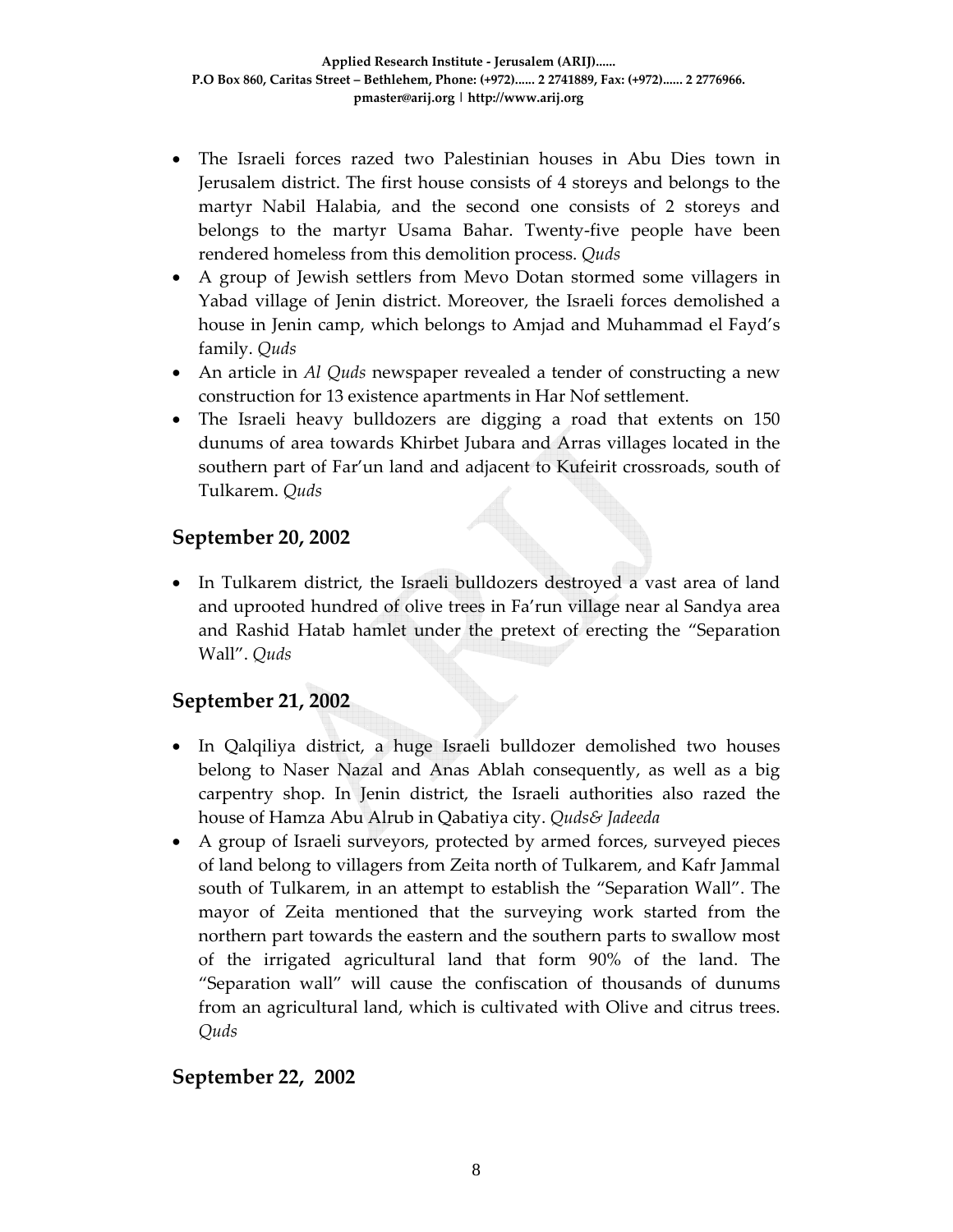- The Israeli forces blew up and evacuated a house and a commercial store in Jenin district. The house belongs to Ribhi Abu Muise. *Quds*
- Tens of settlers from Ale settlement took over a building in Al Lubban ash Sharqiya village located in Nablus district and demanded the demolition of the house. *Quds& Jadeeda*

### **September 23, 2002**

- The Israeli forces dug a two meters wide and three meters deep trench towards the south reaching Al Tayba checkpoint, which caused the uprooting and destroying of more trees, in addition to the construction of one‐meter wide road inside the land that led to a huge destruction of hundreds of trees in Far'un village in Tulkarem district in order to erect the "Separation Wall". In the meantime, a team of Israeli surveyors, backed by Israeli forces, carried out a survey process in Kafr Sur village, in front of Salit settlement to prepare for the establishment of the "Separation wall". *Quds*
- The Israeli Supreme Court issued an order preventing the demolition of one house and the closure of other three houses in Silwan town in Jerusalem district. *Quds*

### **September 24, 2002**

- The Israeli forces demolished a house belongs to the martyr Safuat Abu Isha from Beit Wazan village in Nablus district. *Quds*
- In Qalqiliya district, the Israeli forces bulldozed hundreds of Dunums of land cultivated with olive and citrus trees that lie to the south of Qalqiliya district and near Izbat Salman where the Separation Wall will pass through. *Quds*

### **September 25, 2002**

- Some Palestinian sources mentioned that the Jewish settlers intend to establish a new settlement outpost to the south of Nablus city. The socalled Rachelim outpost will contain 14 houses sheltering 24 families. The mother settlement was established in 1991 where two Israelis have been killed at the site. *Quds*
- The Israeli forces demolished three Palestinian houses in Dura village in Hebron district. The houses belong to Mahmoud el Namura, Diab Shwiki, and Abed el Natsheh. *Quds& Jadeeda*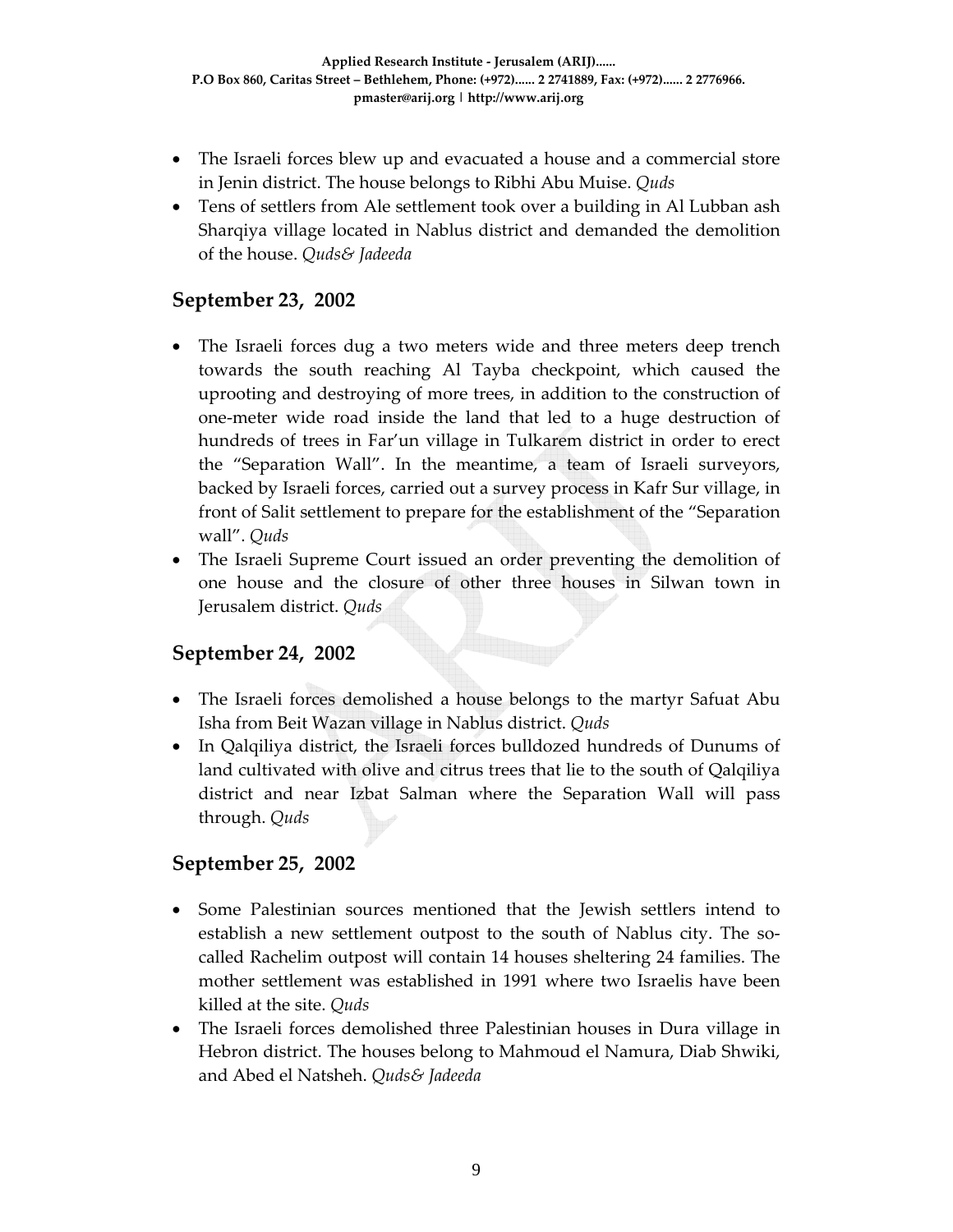- In Jenin district, the Israeli bulldozers destroyed 400 olive trees in a continuous process to establish the Separation wall in 'Anin village. Moreover, in Tayba village, the Israeli vehicles spoiled more than 200 dunums from the villagers' lands. Its worthy to mention that a week ago the Israeli bulldozers destroyed 1000 dunums cultivated with 4000 olive trees in Anin's land as well as 1000 of olive trees in At Tayba village. *Quds*
- The Israeli newspaper *"Maariv"* stated that the settlers in Hebron city have decided to take over the abandoned Palestinian houses in Al Qasaba neighbourhood claiming the ownership of those houses. *Quds*
- In Tulkarem district, the Israeli bulldozers destroyed a number of olive and citrus trees in Kafr Jammal village; the Israeli forces also bulldozed a vast area of land in Za'atra near Bethlehem city. *Jadeeda*

### **September 26, 2002**

- The Israeli bulldozers blocked the main entrance, which leads to Ash Sheikh Saed neighbourhood with a pile of mud and isolated it from Jabal Al Mukabbir town. *Quds*
- In Bethlehem district the Israeli bulldozers accompanied by soldiers, started working on constructing a new bypass road that will connect the settlements bloc, east of Bethlehem region and Abu Ghneim Mountain (Har Homa settlement) passing through Fureidis, Beit Ta'mir, Zatara, and Ras al Wad villages and Beit Sahur town. The by pass road is 9 kilometres long and150 meters wide. *Quds*
- The Israeli army destroyed a house that belongs to Nashat Abu Jubara martyr in Kafr Lubad village located Tulkarem district. *Quds*
- Eyewitnesses said that the Israeli bulldozers started uprooting tens of olive trees in 'Anin village in Jenin district. *Quds*

### **September 28, 2002**

• The Israeli soldiers uprooted 50 dunums of land cultivated with olive trees and belong to villagers from 'Anin in Jenin district. *Quds*

#### **September 29, 2002**

- The Israeli forces set fire towards some forest trees at the southern entrance of Jenin district. *Quds*
- The Israeli forces warned the villagers of Isla, Azzun, Habla, Kafr Thulth, An Nabi Elyas, Ras Atiya, Azbat Jal'ud, Ad Dab'a, and Ras at Tira in Qalqiliya district, where thousands of dunums will be confiscated to